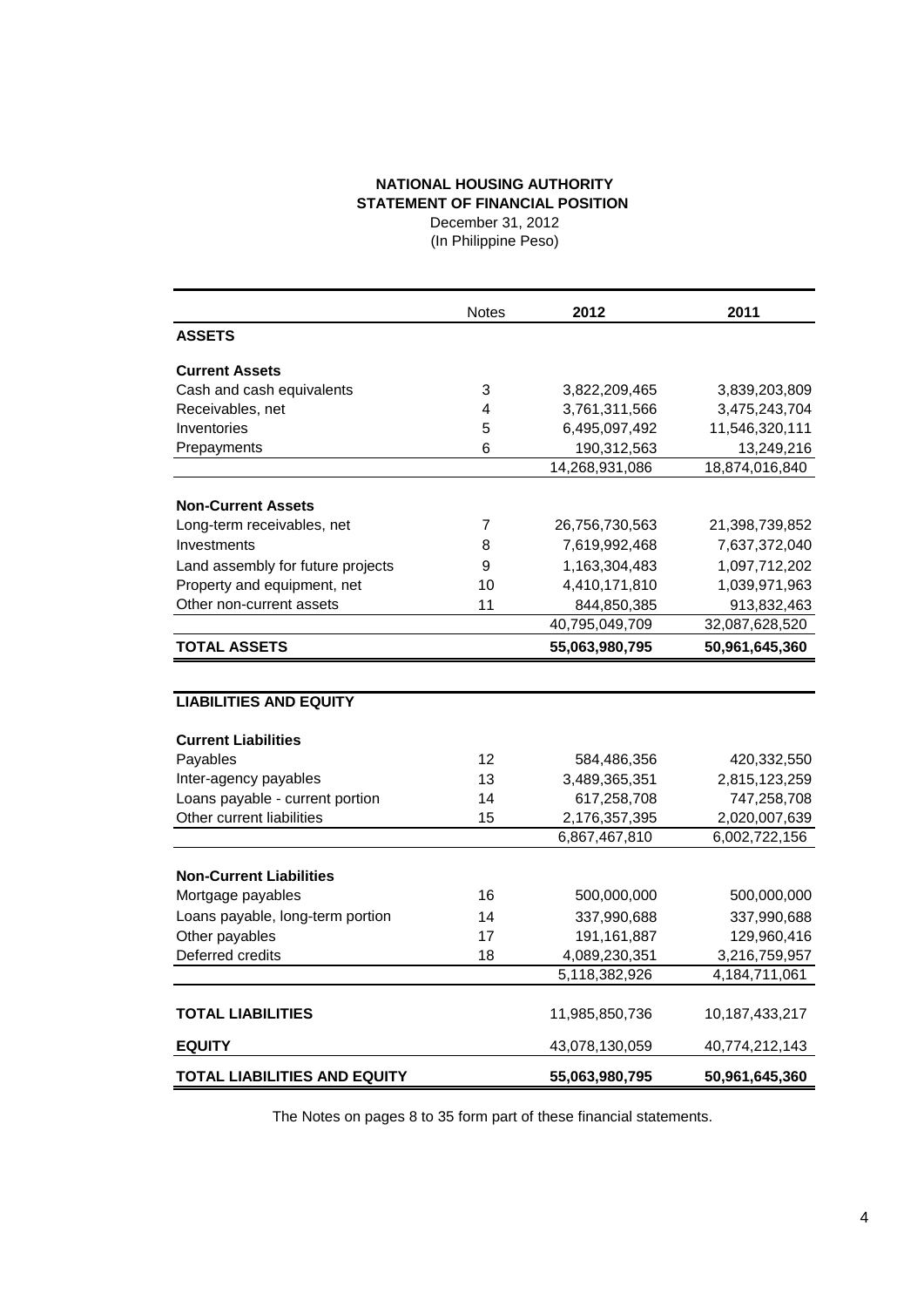## **NATIONAL HOUSING AUTHORITY STATEMENT OF COMPREHENSIVE INCOME**

For the Year Ended December 31, 2012 (In Philippine Peso)

|                                                 | <b>Note</b> | 2012          | 2011          |
|-------------------------------------------------|-------------|---------------|---------------|
| <b>INCOME</b>                                   |             |               |               |
| Subsidy income from the national government     | 22          | 5,066,583,955 | 5,146,695,000 |
| <b>Business income</b>                          |             | 969,594,625   | 849,821,298   |
| Service income                                  |             | 198,305,134   | 237,137,749   |
| Permits and licenses                            |             | 192,284       | 251,225       |
| Gross Income                                    |             | 6,234,675,998 | 6,233,905,272 |
| <b>EXPENSES</b>                                 |             |               |               |
| <b>Personal Services</b>                        |             |               |               |
| Salaries and wages                              |             | 421,386,070   | 396,551,304   |
| Other compensation                              |             | 286,630,404   | 215,254,149   |
| Personnel benefits contribution                 |             | 58,809,418    | 55,722,826    |
| Other personnel benefits                        |             | 50,890,459    | 30,748,091    |
|                                                 |             | 817,716,351   | 698,276,370   |
| <b>Maintenance and Other Operating Expenses</b> |             |               |               |
| Subsidy to other funds                          |             | 1,426,141,557 | 971,350,941   |
| <b>Professional services</b>                    |             | 124,792,579   | 92,658,396    |
| Supplies and materials expenses                 |             | 39,929,449    | 24,122,468    |
| Utility expenses                                |             | 31,008,652    | 32,636,012    |
| Taxes, insurance premiums & other fees          |             | 28,613,275    | 21,559,069    |
| Depreciation                                    |             | 19,669,780    | 19,411,489    |
| Repairs and maintenance                         |             | 12,759,355    | 10,578,766    |
| <b>Bad debts</b>                                |             | 10,868,328    | 8,240,238     |
| <b>Traveling expenses</b>                       |             | 11,343,685    | 9,252,510     |
| Communication expenses                          |             | 6,941,295     | 5,512,619     |
| Printing and advertising expenses               |             | 4,711,676     | 2,280,597     |
| Rent expense                                    |             | 4,087,597     | 3,931,335     |
| Representation expenses                         |             | 3,994,807     | 4,637,138     |
| Training and scholarship expenses               |             | 2,652,215     | 1,548,056     |
| Rewards and other claims                        |             | 511,150       | 111,749,000   |
| Extraordinary and miscellaneous expenses        |             | 143,797       | 666,729       |
| Other maintenance and operating expenses        |             | 34,471,598    | 30,859,830    |
|                                                 |             | 1,762,640,795 | 1,350,995,193 |
| <b>Financial Expenses</b>                       |             | 1,179,422     | 492,367       |
| <b>Total Expenses</b>                           |             | 2,581,536,568 | 2,049,763,930 |
| Income from operations                          |             | 3,653,139,430 | 4,184,141,342 |
| Interest income                                 |             | 61,300,470    | 36,690,251    |
| <b>NET INCOME</b>                               |             | 3,714,439,900 | 4,220,831,593 |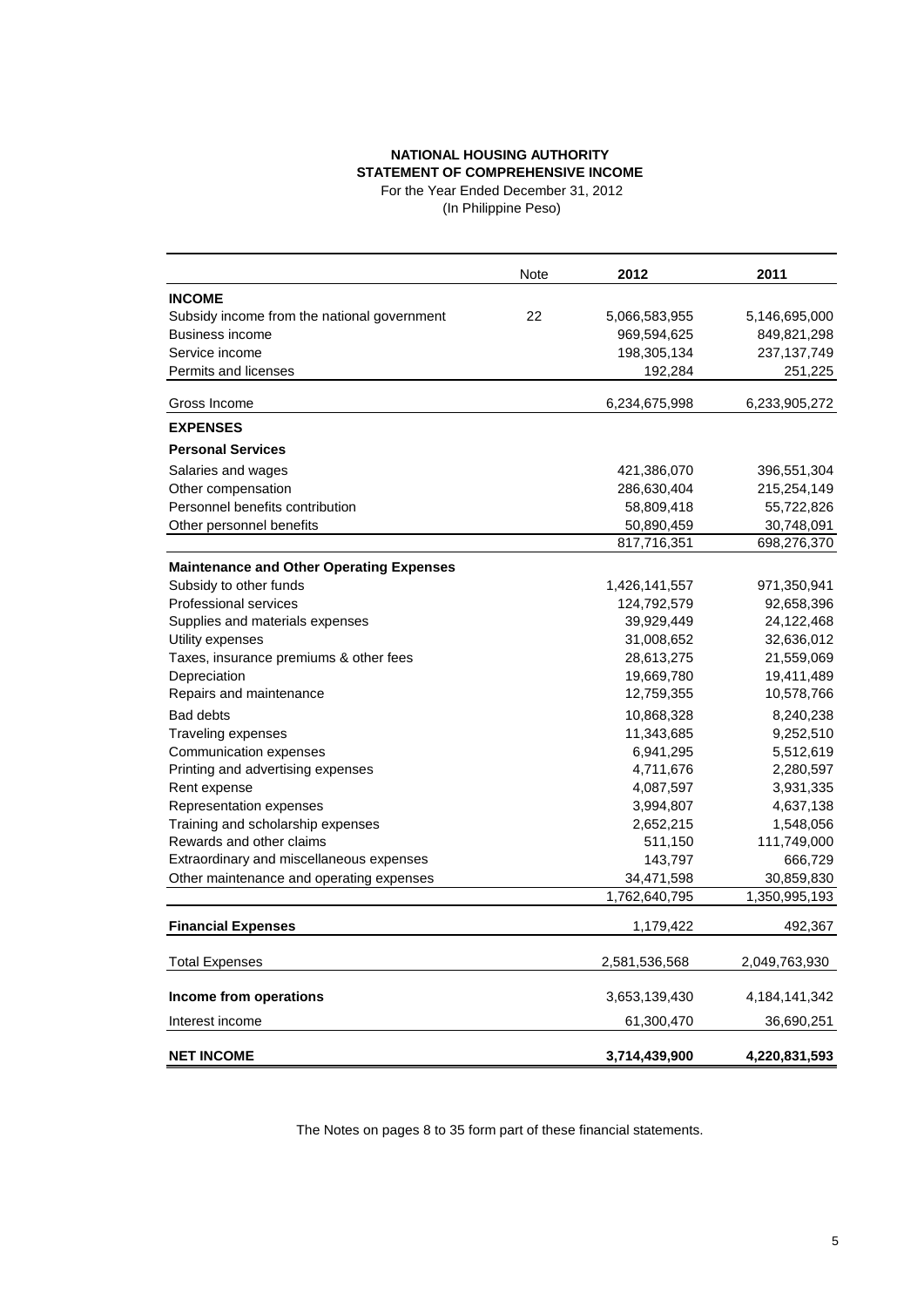## **NATIONAL HOUSING AUTHORITY**

**STATEMENT OF CHANGES IN EQUITY**

For the Year Ended December 31, 2012

(In Philippine Peso)

|                                       |                      | <b>Appraisal</b> | <b>Donated</b> | <b>Miscellaneous</b> | <b>Retained</b>  |                  |
|---------------------------------------|----------------------|------------------|----------------|----------------------|------------------|------------------|
|                                       | <b>Capital Stock</b> | Capital          | Capital        | Capital              | <b>Earnings</b>  |                  |
|                                       | (Note 19)            | (Note 21)        | (Note 20)      | (Note 20)            | (Note 23)        | Total            |
| Balance, January 1, 2011              | 2,893,406,770        |                  |                | 9,394,889,986        | 24,520,058,984   | 36,808,355,740   |
| Adjustment in CY 2010 dividends       |                      |                  |                |                      | 2,394,109        | 2,394,109        |
| Turned-over properties                |                      |                  |                | 242,724,323          |                  | 242,724,323      |
| Net income for the year               |                      |                  |                |                      | 4,220,831,593    | 4,220,831,593    |
| Correction of prior period errors     |                      |                  |                |                      | -473,338,960     | -473,338,960     |
| Dividends for the year                |                      |                  |                |                      | $-26,718,285$    | $-26,718,285$    |
| Adjustments                           |                      |                  |                | $-36,377$            |                  | $-36,377$        |
| Balance, December 31, 2011            | 2,893,406,770        |                  |                | 9,637,577,932        | 28,243,227,441   | 40,774,212,143   |
| Turned-over properties                |                      |                  |                | 62,955,902           |                  | 62,955,902       |
| Joint venture projects                |                      | 6,127,219,012    |                | 37,820,160           |                  | 6,165,039,172    |
| Reclassification to appraisal capital |                      |                  |                | -6,127,219,012       |                  | -6,127,219,012   |
| Reclassification to donated capital   |                      |                  | 136,062,111    | $-136,062,111$       |                  |                  |
| Adjustments                           |                      |                  |                | $-11,495$            |                  | $-11,495$        |
| Net income for the year               |                      |                  |                |                      | 3,714,439,900    | 3,714,439,900    |
| Revaluation surplus of sold asset     |                      |                  |                |                      | 800,328,879      | 800,328,879      |
| Correction of prior years' errors     |                      |                  |                |                      | $-2,269,182,515$ | $-2,269,182,515$ |
| Dividends for the year                |                      |                  |                |                      | $-42,432,915$    | $-42,432,915$    |
| Balance, December 31, 2012            | 2,893,406,770        | 6,127,219,012    | 136,062,111    | 3,475,061,376        | 30,446,380,790   | 43,078,130,059   |